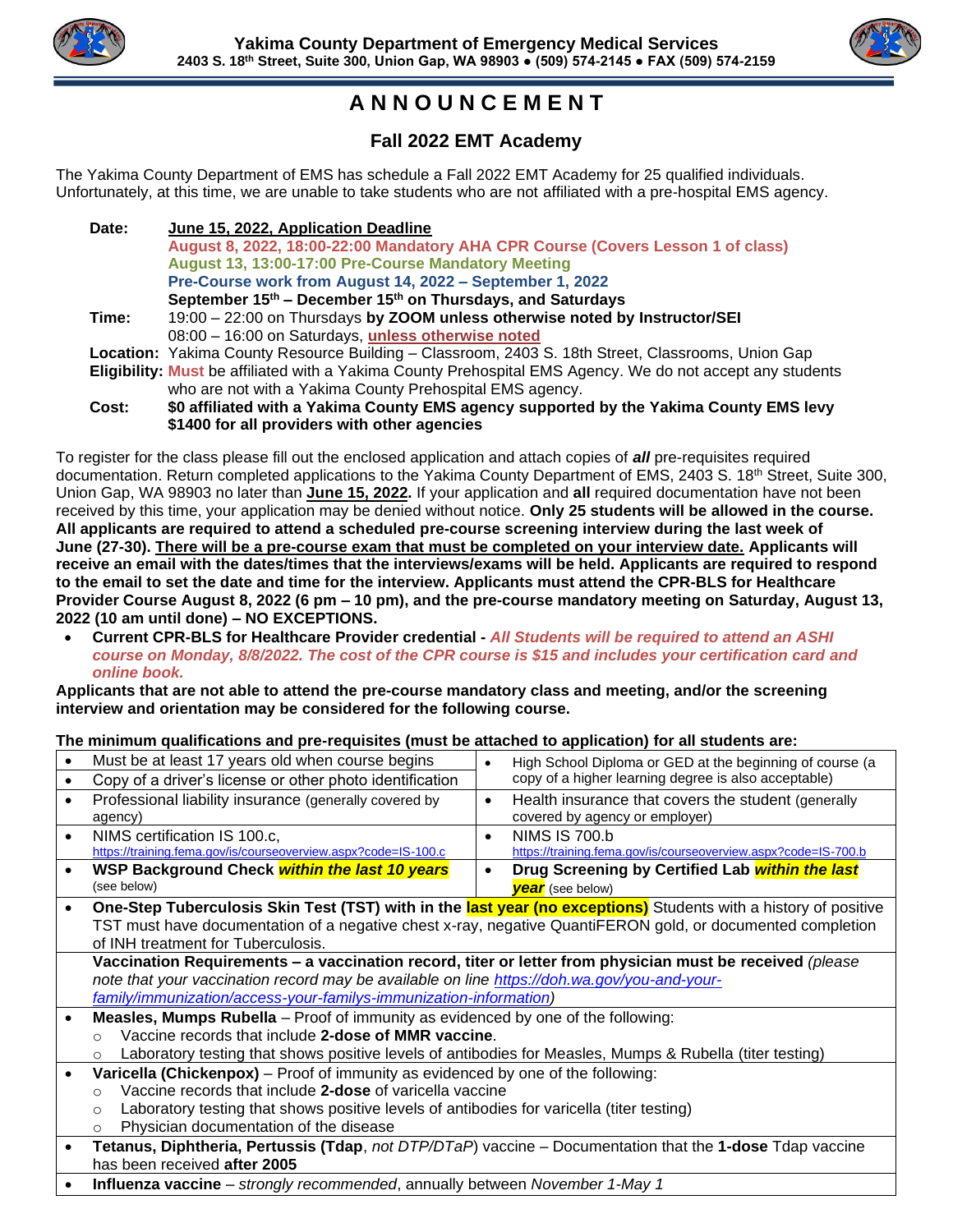



- **Hepatitis B vaccine** Documentation of completion of the **3-dose** Hepatitis B vaccine series or a positive hepatitis B surface antibody titer (HBSAB). (This titer should test for both A and B Hepatitis)
- **COVID-19 vaccine**  The State of Washington and WADOH require all licensed or certified patient care providers to be completely vaccinated with the COVID 19 vaccination by October 18, 2021, in order to provide patient care. This new law governs patient care provided by students. The YCDEMS does not require you to receive this vaccination to start this course. It is required that you have completed the COVID vaccination in order to complete the required field experience portion necessary for course completion. **Please provide proof of vaccination no later than October 27, 2022 and take your vaccination record with you for your schedule ride time.** If for some reason the law changes, we will adjust as needed to comply with the law.

**All** students are required to dress professionally at all class days. Shirts will be provided, but all students must have the following:

|  |                                                                                                      | Black or dark colored closed toe shoes or boots |
|--|------------------------------------------------------------------------------------------------------|-------------------------------------------------|
|  | Dark colored EMS Pants, Jeans or Slacks<br>Zero tolerance for "fashion jeans" or holes in the jeans. | Belt that is black or dark colored              |
|  |                                                                                                      | Shirts must be tucked in                        |

*All students are required to provide proof* that they have medical insurance **and** professional liability insurance that covers the student during the course (through work or private insurance or department).

#### *All students must have a background check with in the last 10 years, a drug screening within the last year and a TB 1- Step test within the last year.*

Contact the EMS office [\(diane.koch@co.yakima.wa.us\)](mailto:diane.koch@co.yakima.wa.us) if you need to obtain a drug screening (the drug screenings are generally completed through the agency). If you do not have a drug screening through your agency, any drug screening will be at your own expense. Proof is required.

Background checks may be done on-line with the Washington State Patrol <https://watch.wsp.wa.gov/WATCH/Home/Index> Proof must be provided. Cost as of March 2022 is \$11 for Name and Date of Birth – online.

Students will receive a course completion certificate from the YCDEMS, provided all requirements of the course have been successfully completed.

#### **To receive a Washington State issued EMT card, students must also:**

- Successfully complete the National Registry Exam within 24 months. Students are strongly encouraged to take the NREMT cognitive exam as soon as they are released to do so. Preferably within 3 months of the last scheduled day of class. (Statistics have been kept, and those students who take the exam early generally pass. The longer students wait, the more likely they will fail.)
- Complete the Washington State Initial Certification paperwork
- Return the completed Washington State Initial Certification paperwork to the YCDEMS Office for MPD signature
- YCDEMS will be forward your application, with the appropriate attachments to the Washington State DOH

The schedule is subject to change, as needed. If you have any questions, or concerns, please call the office at 509-574-2145.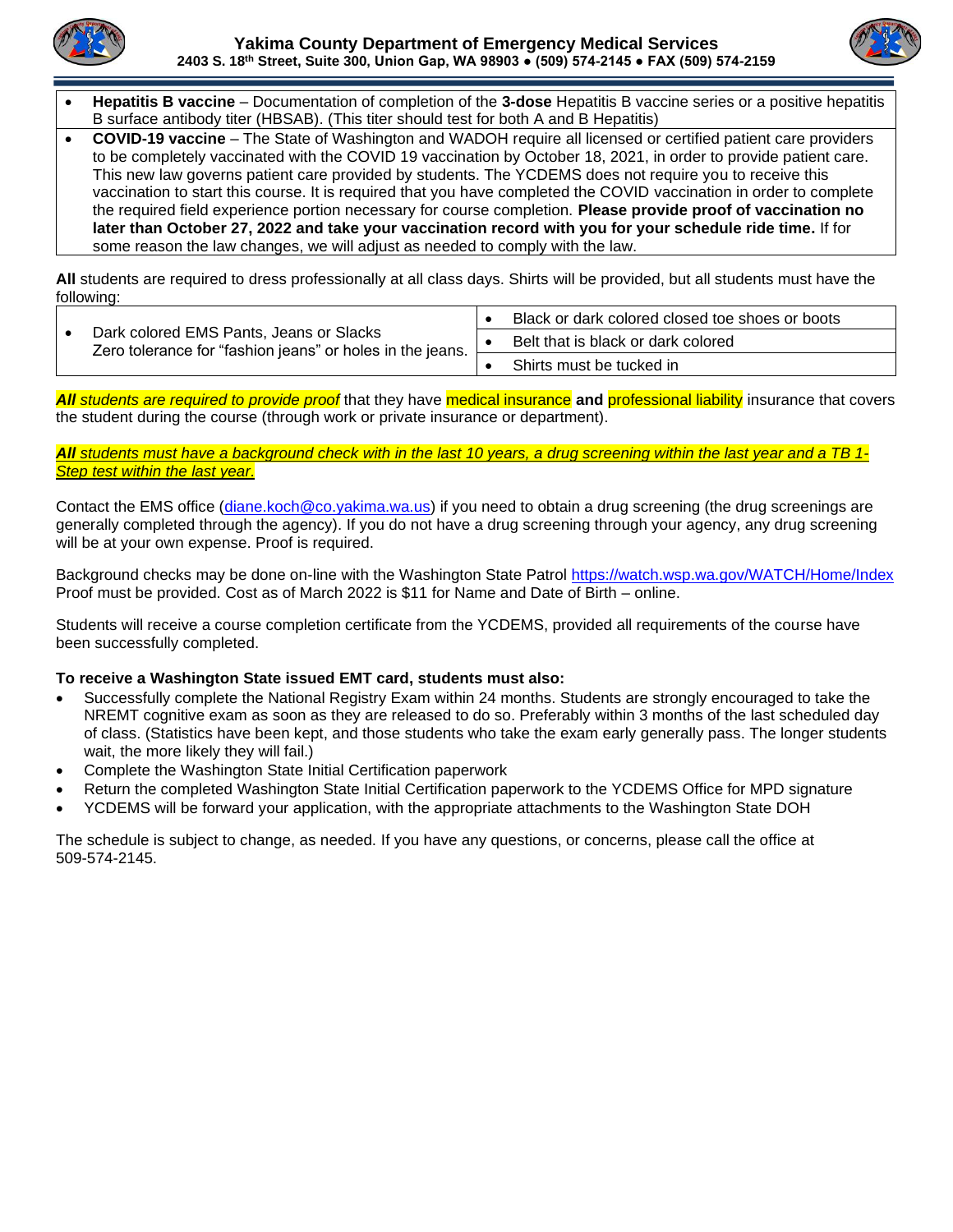



|                | <b>DATE</b>                                                                                                                                                                          | <b>TIME</b>     |
|----------------|--------------------------------------------------------------------------------------------------------------------------------------------------------------------------------------|-----------------|
| 1              | Monday, August 8, 2022                                                                                                                                                               | 1800-2200       |
| $\overline{2}$ | Saturday, August 13, 2022                                                                                                                                                            | 1000-1400       |
| 2A             | Saturday, August 20, 2022                                                                                                                                                            | Online          |
| 2Β             | Saturday, August 27, 2022                                                                                                                                                            | classes to      |
| 2C             | Thursday, September 1, 2022                                                                                                                                                          | be<br>completed |
| 3              | Thursday, September 15, 2022                                                                                                                                                         | 1900-2200       |
| 4              | Saturday, September 17, 2022                                                                                                                                                         | 0800-1600       |
| 5              | Thursday, September 22, 2022                                                                                                                                                         | 1900-2200       |
| 6              | Saturday, September 24, 2022                                                                                                                                                         | 0800-1600       |
| 7              | Thursday, September 29, 2022                                                                                                                                                         | 1900-2200       |
| 8              | Saturday, October 1, 2022                                                                                                                                                            | 0800-1600       |
| 9              | Thursday, October 6, 2022                                                                                                                                                            | 1900-2200       |
| 10             | Saturday, October 8, 2022                                                                                                                                                            | 0800-1600       |
| 11             | Thursday, October 13, 2022                                                                                                                                                           | 1900-2200       |
| 12             | Saturday, October 15, 2022                                                                                                                                                           | 0800-1600       |
| 13             | Thursday, October 20, 2022                                                                                                                                                           | 1900-2200       |
| 14             | Saturday, October 22, 2022                                                                                                                                                           | 0800-1600       |
| 15             | Thursday, October 27, 2022                                                                                                                                                           | 1900-2200       |
| 16             | Saturday, October 29, 2022                                                                                                                                                           | 0800-1600       |
| 17             | Thursday, November 3, 2022                                                                                                                                                           | 1900-2200       |
| 18             | Saturday, November 5, 2022                                                                                                                                                           | 0800-1600       |
|                | Ride Time Starts, Monday November 7, 2022                                                                                                                                            |                 |
| 19             | Thursday, November 10, 2022                                                                                                                                                          | 1900-2200       |
| 20             | Saturday, November 12, 2022                                                                                                                                                          | 0800-1600       |
| 21             | Thursday, November 17, 2022                                                                                                                                                          | 1900-2200       |
| 22             | Saturday, November 19, 2022                                                                                                                                                          | 0800-1600       |
|                | THANKSGIVING NOVEMBER 24TH - NO CLASS THIS<br>WEEK                                                                                                                                   |                 |
| 23             | Thursday, December 1, 2022                                                                                                                                                           | 1900-2200       |
| 24             | Saturday, December 3, 2022                                                                                                                                                           | 0800-1600       |
| 25             | Thursday, December 8, 2022                                                                                                                                                           | 1900-2200       |
| 26             | Saturday, December 10, 2022                                                                                                                                                          | 0800-1600       |
| 27             | Thursday, December 15, 2022                                                                                                                                                          | 1900-2200       |
|                | Monday, November 7, 2022 -<br>Friday, December 29, 2022<br>RIDE TIME/CLINICAL TIME TO BE<br>COMPLETED (10 hours minimum<br>and 5 patient contacts) -<br>Must be fully vaccinated for |                 |
|                | COVID-19 by October 27, 2022.                                                                                                                                                        |                 |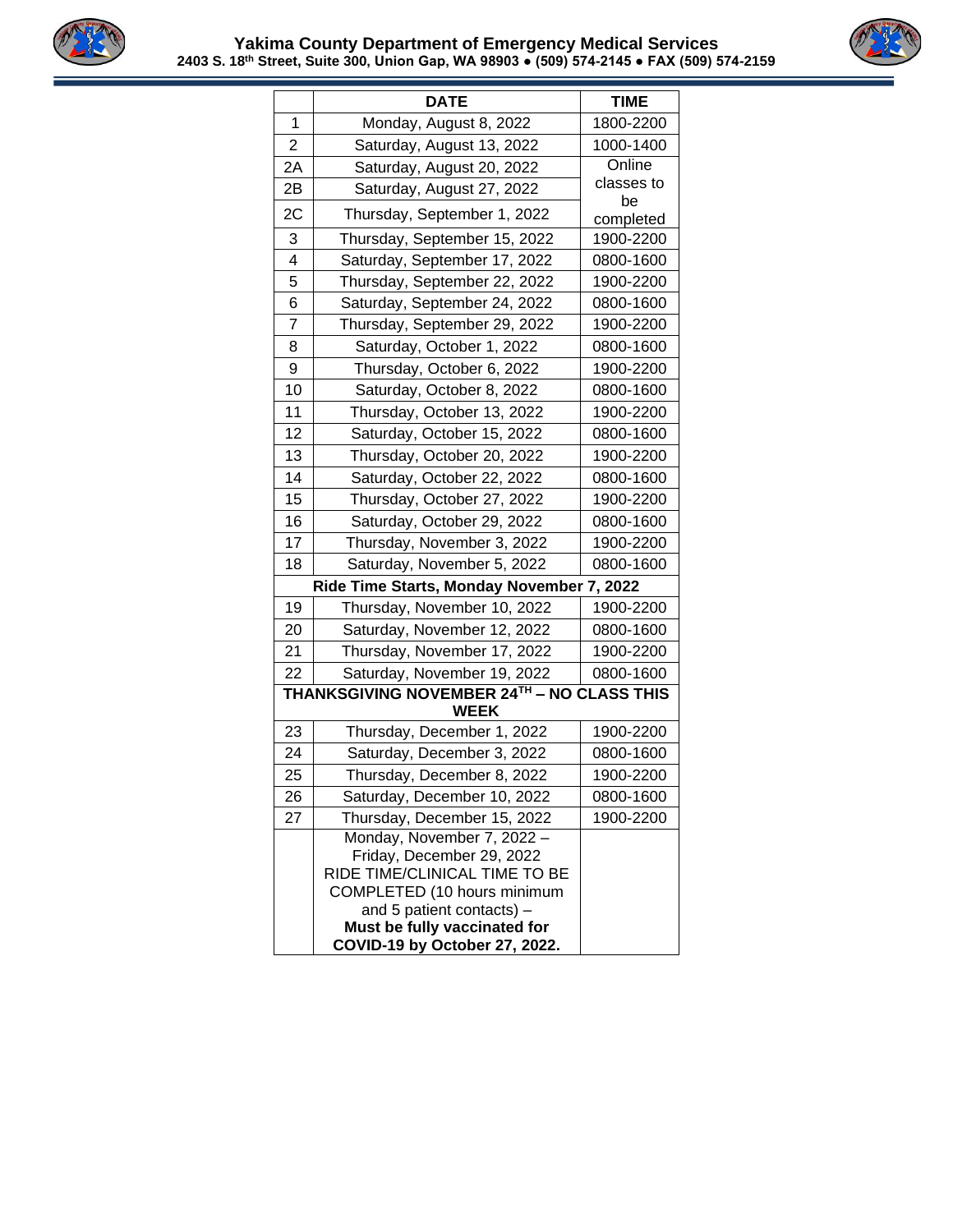

#### **Yakima County Department of Emergency Medical Services 2403 S. 18th Street, Suite 300, Union Gap, WA 98903 ● (509) 574-2145 ● FAX (509) 574-2159**

|                                                                                                                                                                                                                                                                                                                                                                                                                                                                                                                                                                                                                                                                                                                                                                                                                                                                                                                                                               | <b>Yakima County Department of EMS</b><br>2403 S. 18th Street, Suite 300,<br>Union Gap, WA 98903<br>(509) 574-2145    FAX: 574-2159 |                                                                                             |                                                              |             | <b>Application for EMT</b><br><b>Training</b><br>(please see course requirements at<br>end) |       |                 |                   |  |  |
|---------------------------------------------------------------------------------------------------------------------------------------------------------------------------------------------------------------------------------------------------------------------------------------------------------------------------------------------------------------------------------------------------------------------------------------------------------------------------------------------------------------------------------------------------------------------------------------------------------------------------------------------------------------------------------------------------------------------------------------------------------------------------------------------------------------------------------------------------------------------------------------------------------------------------------------------------------------|-------------------------------------------------------------------------------------------------------------------------------------|---------------------------------------------------------------------------------------------|--------------------------------------------------------------|-------------|---------------------------------------------------------------------------------------------|-------|-----------------|-------------------|--|--|
| <b>Personal Data</b>                                                                                                                                                                                                                                                                                                                                                                                                                                                                                                                                                                                                                                                                                                                                                                                                                                                                                                                                          | <b>Please print or type legibly</b>                                                                                                 |                                                                                             |                                                              |             | Course:                                                                                     |       |                 | $\Box$ Fall 2022  |  |  |
| Name (Last, First, MI)                                                                                                                                                                                                                                                                                                                                                                                                                                                                                                                                                                                                                                                                                                                                                                                                                                                                                                                                        |                                                                                                                                     |                                                                                             |                                                              |             |                                                                                             | Date: |                 |                   |  |  |
| <b>Social Security Number:</b>                                                                                                                                                                                                                                                                                                                                                                                                                                                                                                                                                                                                                                                                                                                                                                                                                                                                                                                                |                                                                                                                                     |                                                                                             |                                                              |             | Current Certification (if applicable):                                                      |       |                 |                   |  |  |
| Birthdate:                                                                                                                                                                                                                                                                                                                                                                                                                                                                                                                                                                                                                                                                                                                                                                                                                                                                                                                                                    |                                                                                                                                     | Age:                                                                                        | Phone (<br>Can receive text message: $\Box$ Y<br>or $\Box$ N |             |                                                                                             |       | Message Phone ( |                   |  |  |
| E-Mail (Mandatory for Class):                                                                                                                                                                                                                                                                                                                                                                                                                                                                                                                                                                                                                                                                                                                                                                                                                                                                                                                                 |                                                                                                                                     |                                                                                             |                                                              |             |                                                                                             |       |                 |                   |  |  |
| Mailing Address:                                                                                                                                                                                                                                                                                                                                                                                                                                                                                                                                                                                                                                                                                                                                                                                                                                                                                                                                              |                                                                                                                                     |                                                                                             |                                                              |             |                                                                                             |       |                 |                   |  |  |
| Street Address (if different):                                                                                                                                                                                                                                                                                                                                                                                                                                                                                                                                                                                                                                                                                                                                                                                                                                                                                                                                |                                                                                                                                     |                                                                                             |                                                              |             |                                                                                             |       |                 |                   |  |  |
| City:<br>State:                                                                                                                                                                                                                                                                                                                                                                                                                                                                                                                                                                                                                                                                                                                                                                                                                                                                                                                                               |                                                                                                                                     |                                                                                             |                                                              |             |                                                                                             |       | Zip Code:       |                   |  |  |
| Applicants Signature:                                                                                                                                                                                                                                                                                                                                                                                                                                                                                                                                                                                                                                                                                                                                                                                                                                                                                                                                         |                                                                                                                                     |                                                                                             |                                                              |             |                                                                                             |       |                 |                   |  |  |
| <b>EMS Agency Data</b>                                                                                                                                                                                                                                                                                                                                                                                                                                                                                                                                                                                                                                                                                                                                                                                                                                                                                                                                        |                                                                                                                                     |                                                                                             |                                                              |             |                                                                                             |       |                 |                   |  |  |
| <b>EMS Agency Affiliation:</b>                                                                                                                                                                                                                                                                                                                                                                                                                                                                                                                                                                                                                                                                                                                                                                                                                                                                                                                                |                                                                                                                                     |                                                                                             |                                                              |             |                                                                                             |       |                 |                   |  |  |
| Fire Chief or Supervisor:                                                                                                                                                                                                                                                                                                                                                                                                                                                                                                                                                                                                                                                                                                                                                                                                                                                                                                                                     |                                                                                                                                     |                                                                                             |                                                              |             |                                                                                             |       |                 | Daytime Phone: () |  |  |
| <b>Agency Mailing Address:</b>                                                                                                                                                                                                                                                                                                                                                                                                                                                                                                                                                                                                                                                                                                                                                                                                                                                                                                                                |                                                                                                                                     |                                                                                             |                                                              |             |                                                                                             |       |                 |                   |  |  |
| E-Mail:                                                                                                                                                                                                                                                                                                                                                                                                                                                                                                                                                                                                                                                                                                                                                                                                                                                                                                                                                       |                                                                                                                                     |                                                                                             |                                                              |             |                                                                                             |       |                 |                   |  |  |
|                                                                                                                                                                                                                                                                                                                                                                                                                                                                                                                                                                                                                                                                                                                                                                                                                                                                                                                                                               |                                                                                                                                     | Who will provide professional liability insurance and health insurance that covers student? |                                                              |             |                                                                                             |       |                 |                   |  |  |
| $\Box$ EMS Agency                                                                                                                                                                                                                                                                                                                                                                                                                                                                                                                                                                                                                                                                                                                                                                                                                                                                                                                                             |                                                                                                                                     |                                                                                             |                                                              | $\Box$ Self |                                                                                             |       |                 |                   |  |  |
| <b>Agency Approval Signature</b>                                                                                                                                                                                                                                                                                                                                                                                                                                                                                                                                                                                                                                                                                                                                                                                                                                                                                                                              |                                                                                                                                     |                                                                                             |                                                              |             |                                                                                             |       |                 |                   |  |  |
| I, the undersigned, hereby approve attendance to this training course by the individual named on this application. As an<br>employee or member of our organization, a background check (within the last 10 years), drug screening (within the last<br>year) and a TB 1 step (within the last year) has been completed on the individual (proof will be provided). This individual<br>will also have professional liability and health insurance while involved in any training activities or clinical experiences and<br>proof of such will be provided to DEMS with this application. This individual has received his/her Hepatitis B Vaccination<br>Series (3) or titer, MMR vaccines (2) or titer, 1 Tdap vaccine (after 2005) or titer, flu vaccine between November 1-May 1 is<br>strongly recommended, and COVID-19 vaccine (as required by law - see explanation in the announcement) proof of such<br>will be provided to DEMS with the application. |                                                                                                                                     |                                                                                             |                                                              |             |                                                                                             |       |                 |                   |  |  |
| Fire Chief or Supervisor:                                                                                                                                                                                                                                                                                                                                                                                                                                                                                                                                                                                                                                                                                                                                                                                                                                                                                                                                     |                                                                                                                                     |                                                                                             |                                                              |             |                                                                                             | Date: |                 |                   |  |  |
| (office use only)<br>Date Received: __________________ Comments:                                                                                                                                                                                                                                                                                                                                                                                                                                                                                                                                                                                                                                                                                                                                                                                                                                                                                              |                                                                                                                                     |                                                                                             |                                                              |             |                                                                                             |       |                 |                   |  |  |
| Tuition Amount Owed: ___________ Tuition Amount Paid: ________                                                                                                                                                                                                                                                                                                                                                                                                                                                                                                                                                                                                                                                                                                                                                                                                                                                                                                |                                                                                                                                     |                                                                                             |                                                              |             |                                                                                             |       |                 |                   |  |  |